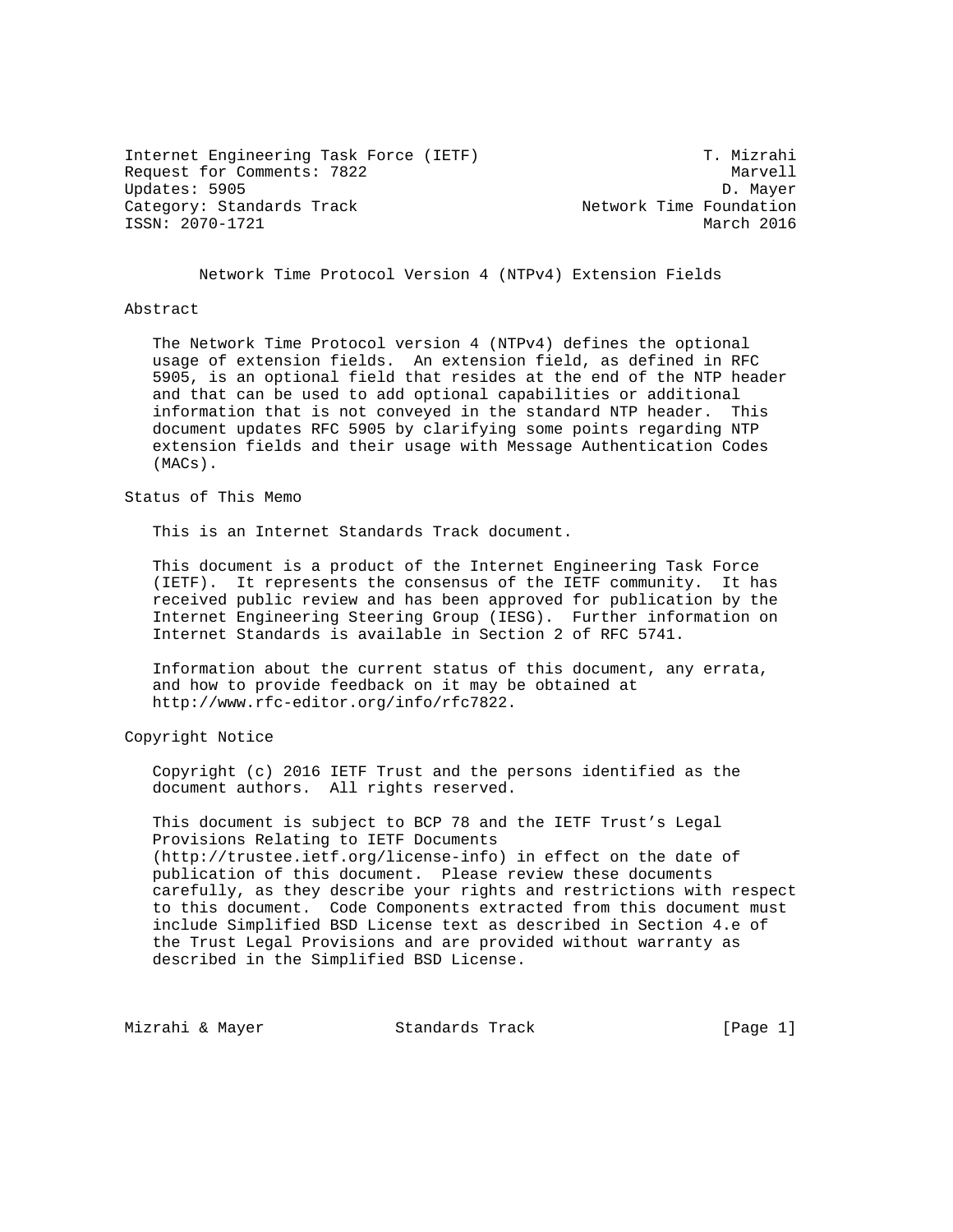Table of Contents

| 3. NTP Extension Fields - RFC 5905 Update 3 |  |
|---------------------------------------------|--|
|                                             |  |
|                                             |  |
|                                             |  |
|                                             |  |
|                                             |  |
|                                             |  |

#### 1. Introduction

 The NTP header format consists of a set of fixed fields that may be followed by some optional fields. Two types of optional fields are defined: Message Authentication Codes (MACs), and extension fields as defined in Section 7.5 of [NTPv4].

 If a MAC is used, it resides at the end of the packet. This field can be either 24 octets long, 20 octets long, or a 4-octet crypto-NAK.

 NTP extension fields were defined in [NTPv4] as a generic mechanism that allows the addition of future extensions and features without modifying the NTP header format (Section 16 of [NTPv4]).

 The only currently defined extension fields are those fields used by the Autokey protocol [Autokey] and the Checksum Complement [RFC7821]. The Autokey extension field is always followed by a MAC, and Section 10 of [Autokey] specifies the parsing rules that allow a host to distinguish between an extension field and a MAC. However, a MAC is not mandatory after an extension field; an NTPv4 packet can include one or more extension fields without including a MAC. This behavior is specified in Section 7.5 of [NTPv4] and in [Err3627], and is further clarified in this document.

 This document updates [NTPv4] (RFC 5905) by clarifying some points regarding the usage of extension fields. These updates include changes to address errors found after the publication of [NTPv4] with respect to extension fields. Specifically, this document updates Section 7.5 of [NTPv4], clarifying the relationship between extension fields and MACs, and defining the behavior of a host that receives an unknown extension field.

Mizrahi & Mayer Standards Track (Page 2)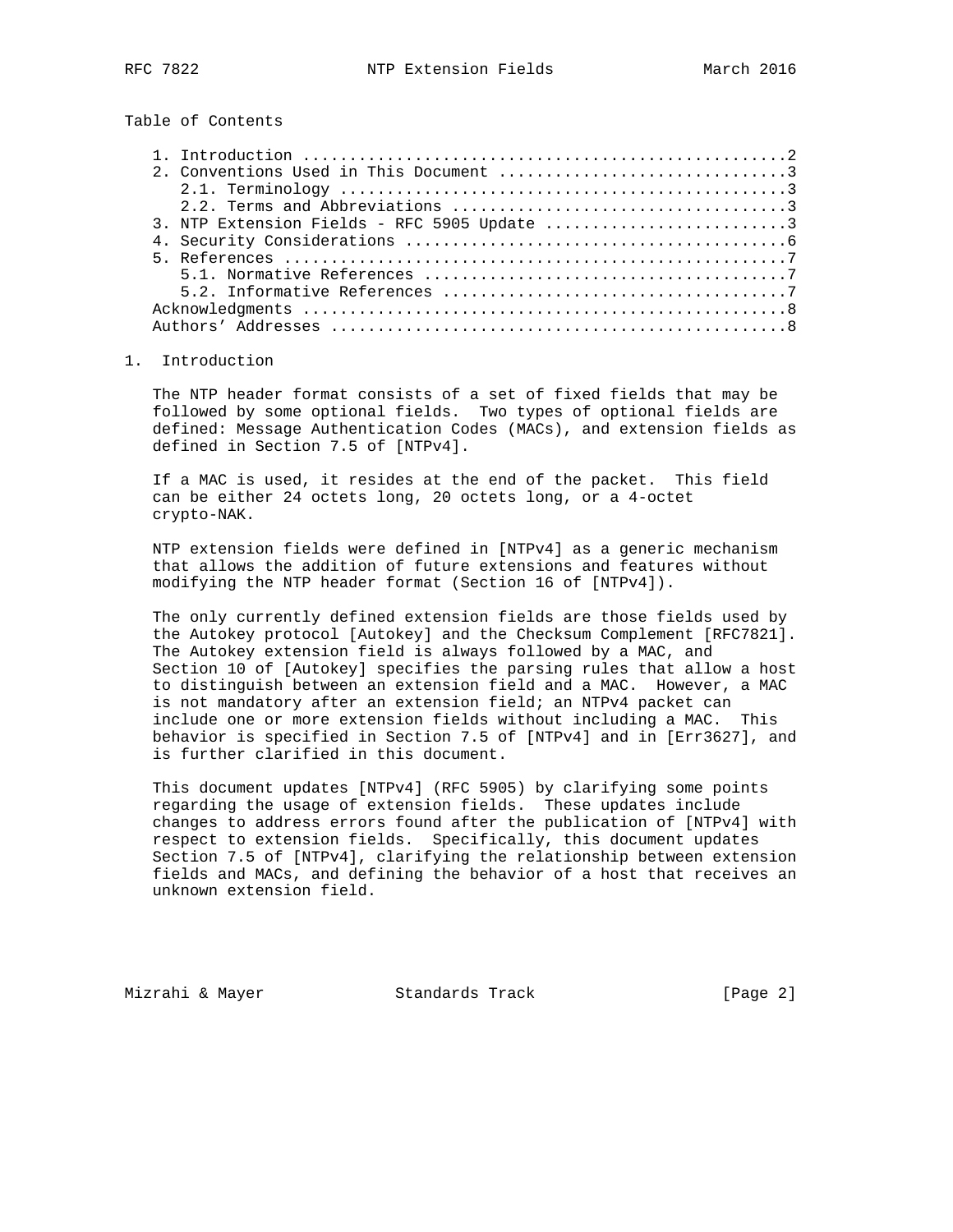- 2. Conventions Used in This Document
- 2.1. Terminology

 The key words "MUST", "MUST NOT", "REQUIRED", "SHALL", "SHALL NOT", "SHOULD", "SHOULD NOT", "RECOMMENDED", "MAY", and "OPTIONAL" in this document are to be interpreted as described in [KEYWORDS].

2.2. Terms and Abbreviations

MAC Message Authentication Code

NTPv4 Network Time Protocol version 4 [NTPv4]

3. NTP Extension Fields - RFC 5905 Update

This document updates Section 7.5 of [NTPv4] as follows:

OLD:

7.5. NTP Extension Field Format

 In NTPv4, one or more extension fields can be inserted after the header and before the MAC, which is always present when an extension field is present. Other than defining the field format, this document makes no use of the field contents. An extension field contains a request or response message in the format shown in Figure 14.

|           | 0 1 2 3 4 5 6 7 8 9 0 1 2 3 4 5 6 7 8 9 0 1 2 3 4 5 6 7 8 9 |                     |        |  |  |  |  |
|-----------|-------------------------------------------------------------|---------------------|--------|--|--|--|--|
|           |                                                             |                     |        |  |  |  |  |
|           | Field Type                                                  |                     | Length |  |  |  |  |
|           |                                                             |                     |        |  |  |  |  |
| $\bullet$ |                                                             |                     |        |  |  |  |  |
|           | Value                                                       |                     |        |  |  |  |  |
| $\bullet$ |                                                             |                     |        |  |  |  |  |
|           |                                                             |                     |        |  |  |  |  |
|           |                                                             | Padding (as needed) |        |  |  |  |  |
| $+ -$     |                                                             |                     |        |  |  |  |  |

Figure 14: Extension Field Format

 All extension fields are zero-padded to a word (four octets) boundary. The Field Type field is specific to the defined function and is not elaborated here. While the minimum field length containing required fields is four words (16 octets), a maximum field length remains to be established.

Mizrahi & Mayer **Standards Track** [Page 3]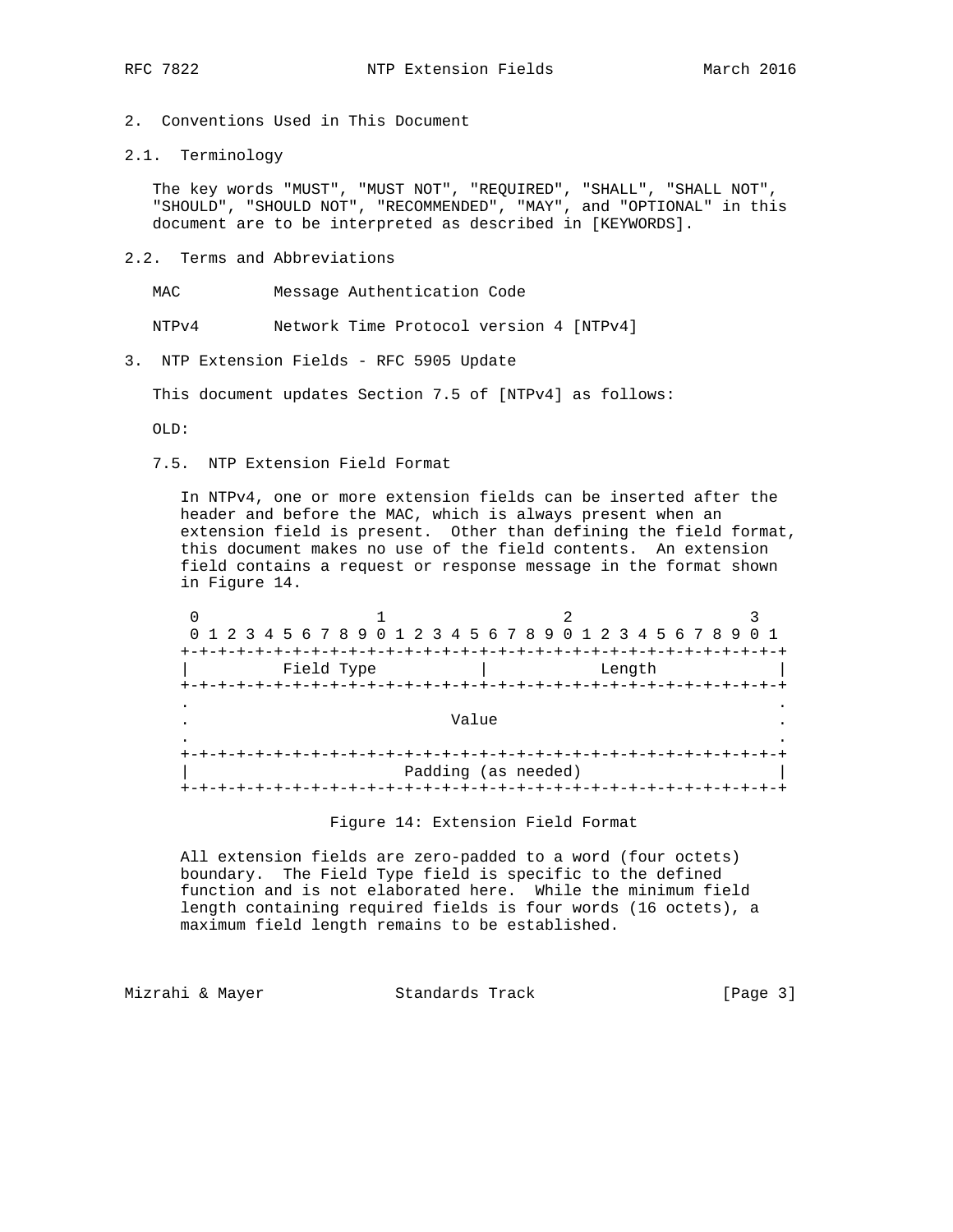The Length field is a 16-bit unsigned integer that indicates the length of the entire extension field in octets, including the Padding field.

NEW:

## 7.5. NTP Extension Field Format

 In NTPv4, one or more extension fields can be inserted after the header and before the MAC, if a MAC is present.

 Other than defining the field format, this document makes no use of the field contents. An extension field contains a request or response message in the format shown in Figure 14.

|             | 0 1 2 3 4 5 6 7 8 9 0 1 2 3 4 5 6 7 8 9 0 1 2 3 4 5 6 7 8 9 |                     |        |  |  |
|-------------|-------------------------------------------------------------|---------------------|--------|--|--|
|             |                                                             |                     |        |  |  |
|             | Field Type                                                  |                     | Length |  |  |
| $+$         |                                                             |                     |        |  |  |
| $\bullet$   |                                                             |                     |        |  |  |
|             | Value                                                       |                     |        |  |  |
| $\bullet$   |                                                             |                     |        |  |  |
| ナーナーナーナーナーナ |                                                             |                     |        |  |  |
|             |                                                             | Padding (as needed) |        |  |  |
|             |                                                             |                     |        |  |  |

## Figure 14: Extension Field Format

 All extension fields are zero-padded to a word (four octets) boundary.

 The Field Type, Value, and Padding fields are specific to the defined function and are not elaborated here; the Field Type value is defined in an IANA registry, and its Length, Value, and Padding values are defined by the document referred to by the registry. If a host receives an extension field with an unknown Field Type, the host SHOULD ignore the extension field and MAY drop the packet altogether if policy requires it.

 While the minimum field length containing required fields is four words (16 octets), the maximum field length cannot be longer than 65532 octets, due to the maximum size of the Length field.

 The Length field is a 16-bit unsigned integer that indicates the length of the entire extension field in octets, including the Padding field.

Mizrahi & Mayer Standards Track [Page 4]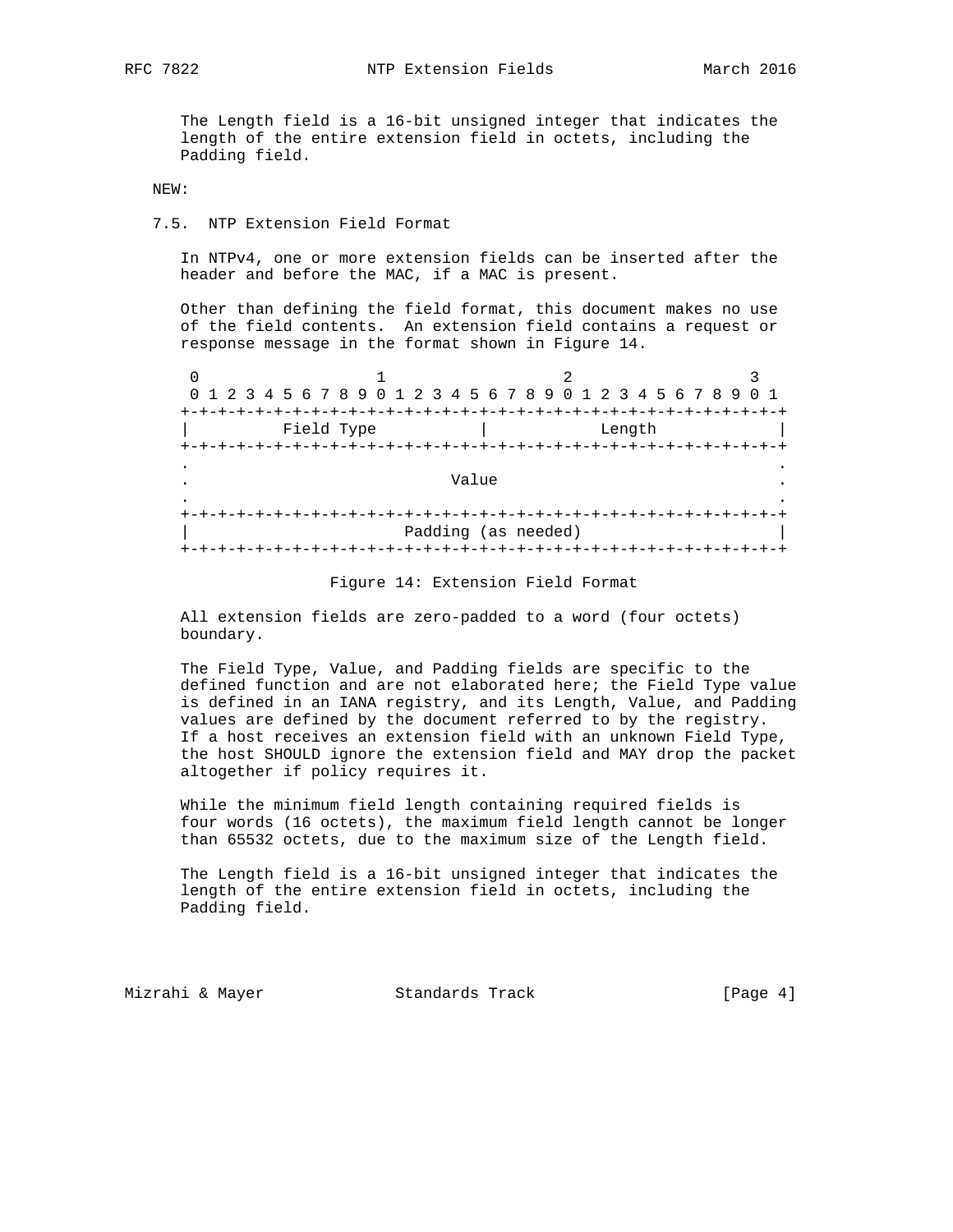7.5.1. Extension Fields and MACs

7.5.1.1. Extension Fields in the Presence of a MAC

 An extension field can be used in an NTP packet that includes a MAC -- for example, as defined in [Autokey]. A specification that defines a new extension field MUST specify whether the extension field requires a MAC or not. If the extension field requires a MAC, the extension field specification MUST define the algorithm to be used to create the MAC and the length of the MAC thus created. An extension field MAY allow for the use of more than one algorithm, in which case the information about which algorithm was used MUST be included in the extension field itself.

7.5.1.2. Multiple Extension Fields with a MAC

 If there are multiple extension fields that require a MAC, they MUST all require the use of the same algorithm and MAC length. Extension fields that do not require a MAC can be included with extension fields that do require a MAC.

 An NTP packet MUST NOT be sent with two or more extension fields that require a MAC with different algorithms.

 If an NTP packet is received with two or more extension fields that this receiver recognizes and those fields require a MAC with different algorithms, the packet MUST be discarded.

7.5.1.3. MAC in the Absence of an Extension Field

 A MAC MUST NOT be longer than 24 octets if there is no extension field present, unless a longer MAC is agreed upon by both client and server. The client and server can negotiate this behavior using a previous exchange of packets with an extension field that defines the size and algorithm of the MAC transmitted in NTP packets.

Mizrahi & Mayer **Standards Track** [Page 5]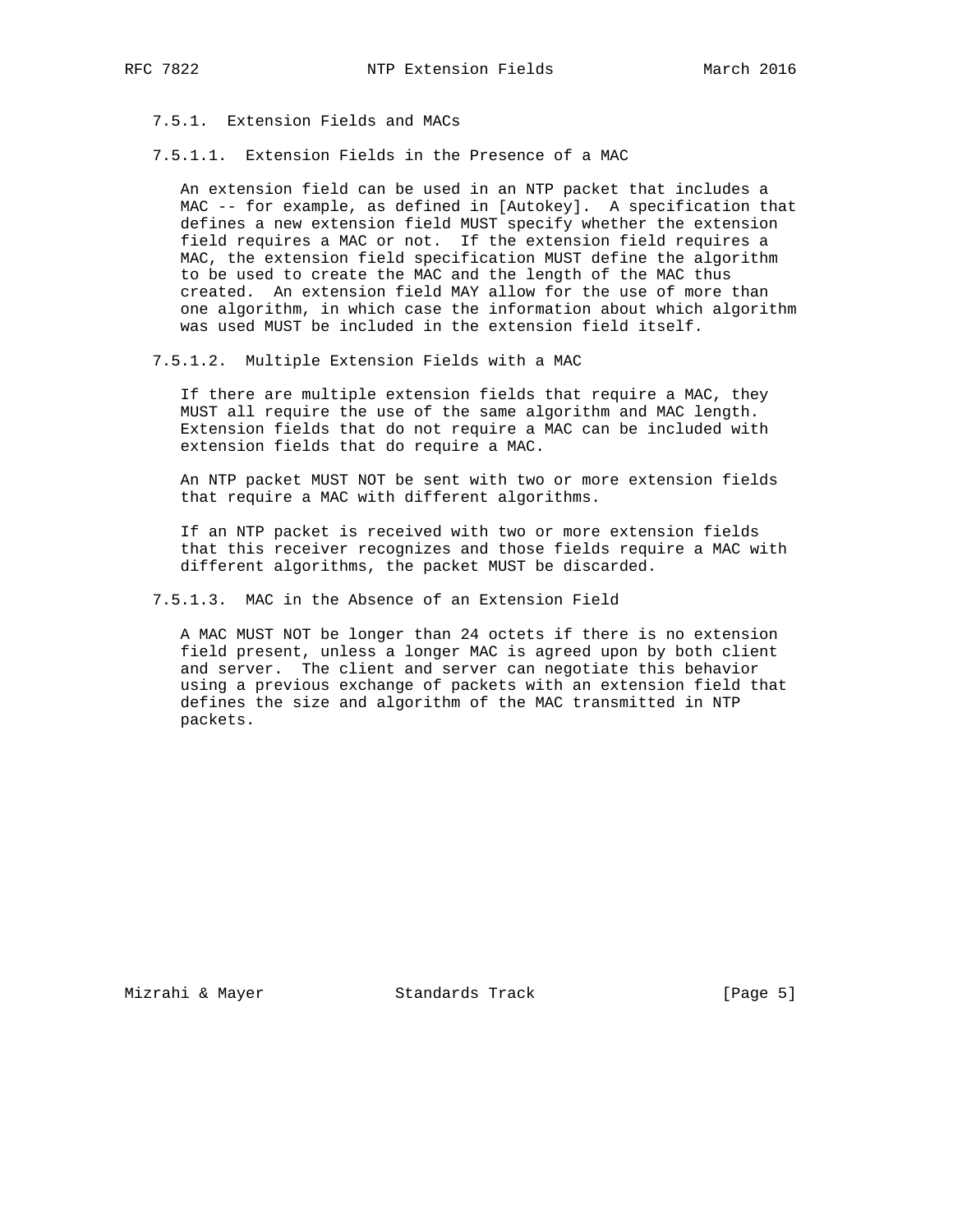7.5.1.4. Extension Fields in the Absence of a MAC

 If a MAC is not present, one or more extension fields can be inserted after the header, according to the following rules:

- o If the packet includes a single extension field, the length of the extension field MUST be at least 7 words, i.e., at least 28 octets.
- o If the packet includes more than one extension field, the length of the last extension field MUST be at least 28 octets. The length of the other extension fields in this case MUST be at least 16 octets each.
- 4. Security Considerations

 The security considerations of time protocols in general are discussed in [SecTime], and the security considerations of NTP are discussed in [NTPv4].

 Distributed Denial-of-Service (DDoS) attacks on NTP servers involve flooding a server with a high rate of NTP packets. Malicious usage of extension fields cannot amplify such DDoS attacks; such malicious attempts are mitigated by NTP servers, since the servers ignore unknown extension fields (as discussed in Section 3) and only respond, if needed, with known extension fields. Extension fields from incoming packets are neither propagated by NTP servers nor included in any response. NTP servers create their own extension fields if needed for a response. A large number of extension fields should be flagged by an NTP server as a potential attack. Large extension field sizes should also be flagged, unless they are expected to be large.

 Middleboxes such as firewalls MUST NOT filter NTP packets based on their extension fields. Such middleboxes should not examine extension fields in the packets, since NTP packets may contain new extension fields that the middleboxes have not been updated to recognize.

Mizrahi & Mayer **Standards Track** [Page 6]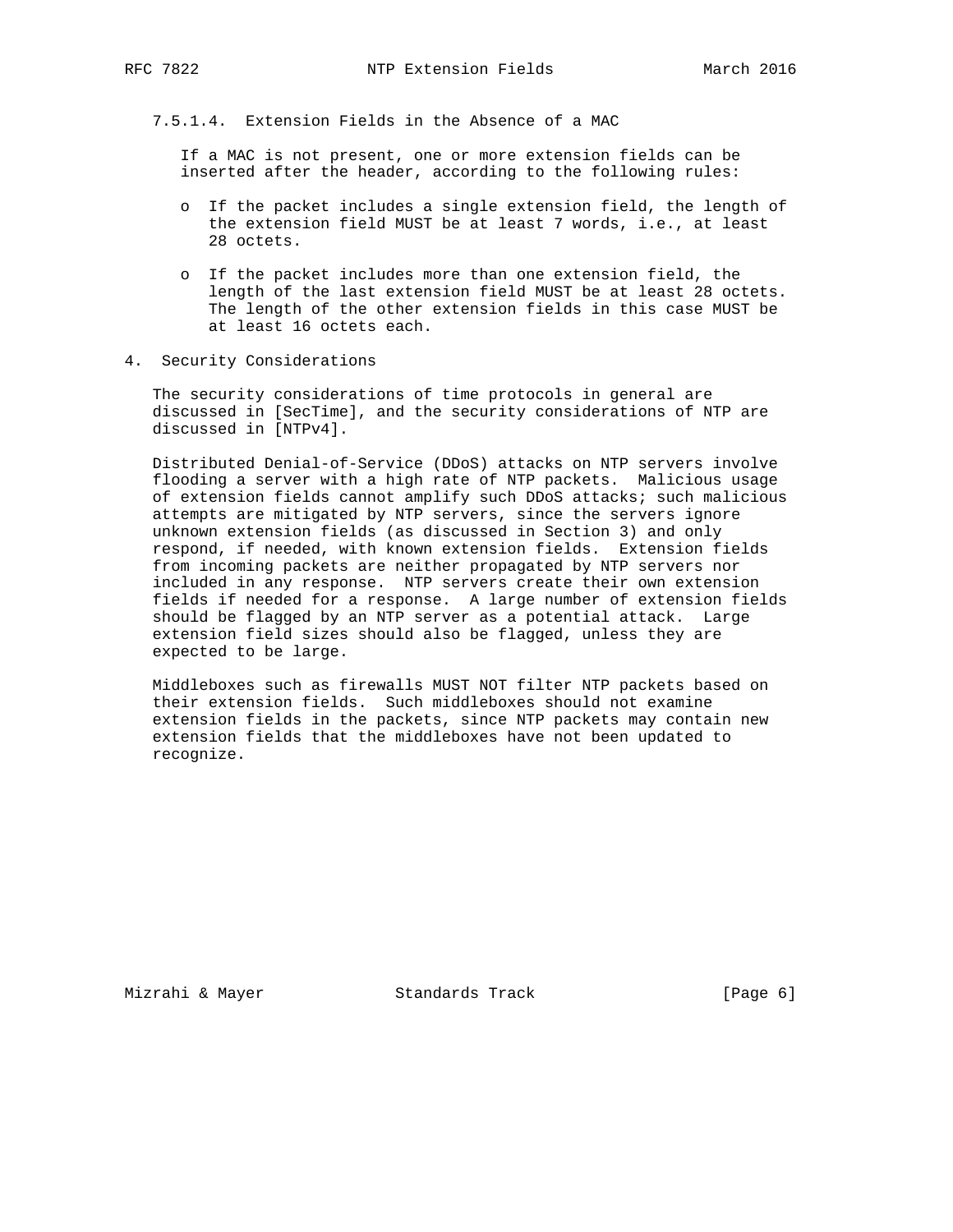# 5. References

- 5.1. Normative References
	- [KEYWORDS] Bradner, S., "Key words for use in RFCs to Indicate Requirement Levels", BCP 14, RFC 2119, DOI 10.17487/RFC2119, March 1997, <http://www.rfc-editor.org/info/rfc2119>.
	- [NTPv4] Mills, D., Martin, J., Ed., Burbank, J., and W. Kasch, "Network Time Protocol Version 4: Protocol and Algorithms Specification", RFC 5905, DOI 10.17487/RFC5905, June 2010, <http://www.rfc-editor.org/info/rfc5905>.
- 5.2. Informative References
	- [Autokey] Haberman, B., Ed., and D. Mills, "Network Time Protocol Version 4: Autokey Specification", RFC 5906, DOI 10.17487/RFC5906, June 2010, <http://www.rfc-editor.org/info/rfc5906>.
	- [Err3627] RFC Errata, Erratum ID 3627, RFC 5905.
	- [RFC7821] Mizrahi, T., "UDP Checksum Complement in the Network Time Protocol (NTP)", RFC 7821, DOI 10.17487/RFC7821, March 2016, <http://www.rfc-editor.org/info/rfc7821>.
	- [SecTime] Mizrahi, T., "Security Requirements of Time Protocols in Packet Switched Networks", RFC 7384, DOI 10.17487/RFC7384, October 2014, <http://www.rfc-editor.org/info/rfc7384>.

Mizrahi & Mayer **Standards Track** [Page 7]